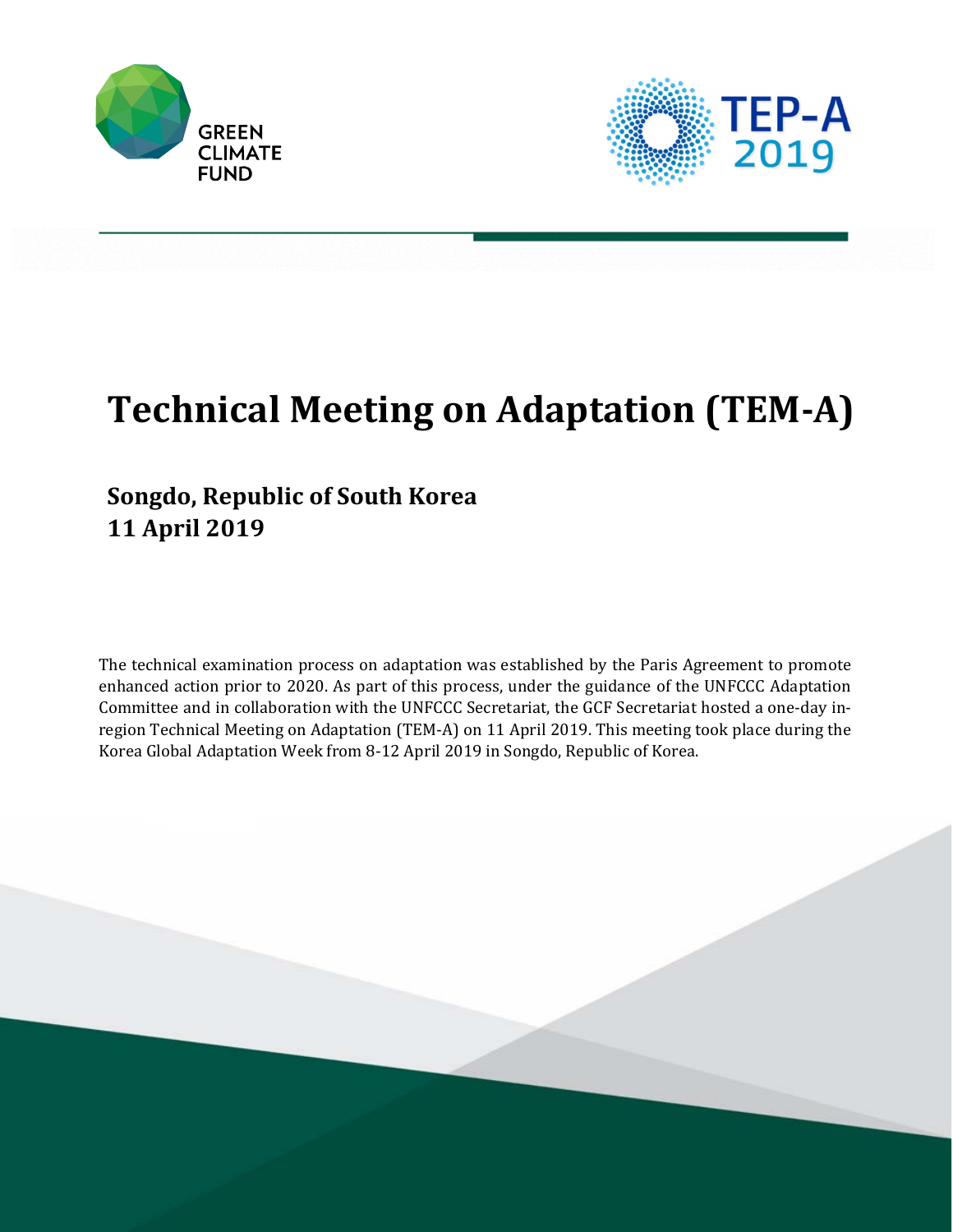### **Technical Meeting on Adaptation (TEM‐A)**

#### **Songdo, Republic of South Korea 11 April 2019**

The objective of this TEM‐A was to share learning being gained about good practices and approaches to adaptation planning for focusing and catalyzing adaptation finance, including with the private sector and multilateral Funds. A series of plenary sessions and breakout groups delved into specific country experiences, methodologies and guidance. Specific sessions focused on synergies in the climate finance architecture; adaptation planning; private sector investment in adaptation; impact of adaptation investments; and sectoral round tables on transformative project design. An estimated 150 different participants attended different sessions throughout this day. Below is the summary of each of the sessions:

#### **I. Maximizing Synergies in the Climate Finance Architecture: Lessons learned, opportunities and challenges**

#### *Session summary:*

The 2018 Biennial Assessment and Overview of Climate Finance Flows prepared by the UNFCCC Standing Committee on Finance estimated total climate finance flows at USD 681 billion in 2016, of which only USD 2.6 billion were channeled through climate funds. The role of climate funds in promoting synergies and piloting ideas is of paramount importance. Synergies can take place in the form of blended projects, but also in projects that build on each other consecutively, and potentially in parallel projects funded by different mechanisms through different agencies. This session focused on fostering synergies in climate finance by discussing the perspectives of countries, entities, and representatives of Funds.

#### *Key messages:*

- 1. Country ownership remains essential to drive the process. Some countries find it challenging that international entities propose similar projects. It is difficult to prioritize which is best and GCF cannot consider all proposals.
- 2. Country planning and programming can help address some of these challenges, and national instruments and the planning documents (NAPs, NDCs, GCF Country Work Programmes) are crucial to coordinate and can be useful for wider climate finance windows.
- 3. Knowledge management is required to maintain knowledge from project to project and to enable scaling up. Since climate change adaptation is wider than one Ministry, it is not an easy transformation to manage, but its important that one institution in the country takes a leading role in coordination with others.
- 4. Early stakeholder engagement across different sectors and Ministries is key for the success of the process, including to understand the financing landscape and to engage counterparts and define what they are doing and what projects are in place.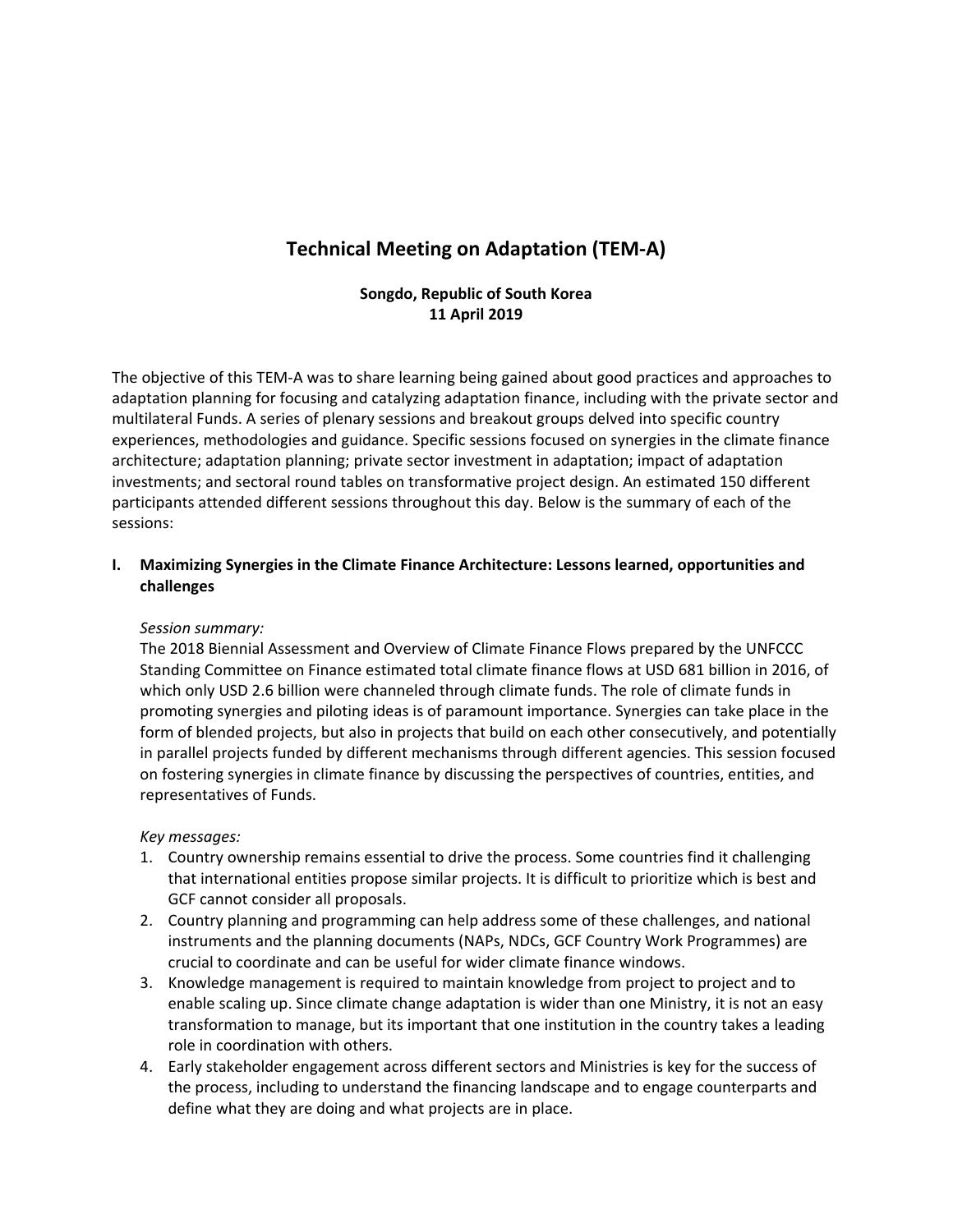#### **II. Opportunities and best practices for private investment in adaptation**

#### *Session summary:*

This session discussed common barriers that private sector institutions face when considering investing in adaptation, with examples of innovative financial structures to overcome them. After and introduction on how the GCF Private Sector Facility works and its impact so far, panelists shared their experience in this area. Followed by the presentations, dynamic discussions between the audience and the panel were carried out around challenges in private sector investment in adaptation, as well as on the two GCF approved private sector projects managed by Acumen and CABEI.

#### *Key messages:*

- 1. There is a large gap in available finance for adaptation investments compared to the need. Public finance is insufficient, so the private sector must be more active – agriculture, forestry, water and buildings have been identified as key sectors with private investment potential.
- 2. Lack of business opportunities and lack of an awareness of business opportunities were identified as the most significant barriers to private investment. 53% of attendees identified avoided losses as the top motivation for adaptation investment, followed by new business opportunities at 33%, maintaining production at 13%, and revenue generation at 0%.
- 3. Adaptation planning at all scales can and should help to overcome barriers to private investment in adaptation by stimulating project development, communicating climate information (so that risks and costs are known), helping governments implement enabling policies and organizing capacity building workshops. Stimulating project development through adaptation planning was the highest raked priority among participants.
- 4. GCF can further assist private investment in adaptation through its concessional financial instruments that de-risk investments and grants for technical assistance.

#### **III. Impact of adaptation investments for increasing resilience and reducing risk**

#### *Session summary:*

This session focused on adaptation investments for high impact, based upon advanced metrics. It also addressed appropriate access modalities for adaptation financing, starting from project design based upon adaptation planning, country programming and prioritization. Operationalization of adaptation metrics was discussed in relation to GCF monitoring, evaluation, and reporting frameworks. Good practices in addressing barriers to adaptation finance by implementing effective adaptation monitoring were also shared.

#### *Key messages:*

- 1. Climate-resilient development will need to aim at protecting vulnerable people and communities from climate‐related damages, and to maximize the benefits from climate‐related opportunities, in order to boost people's health, prosperity and livelihood opportunities. GCF's role is to help countries prepare for this climate-resilient future.
- 2. Adaptation metrics are contextual and complex due to attribution concerns. In the water sector, the indicators associated with SDG 6 are a useful starting point for water‐related adaptation projects. For agriculture, the Koronivia process under the UNFCCC is developing specific metrics for both adaptation and mitigation. Leveraging multi‐stakeholder partnerships offers an opportunity for monitoring projects and across different scales and sectors.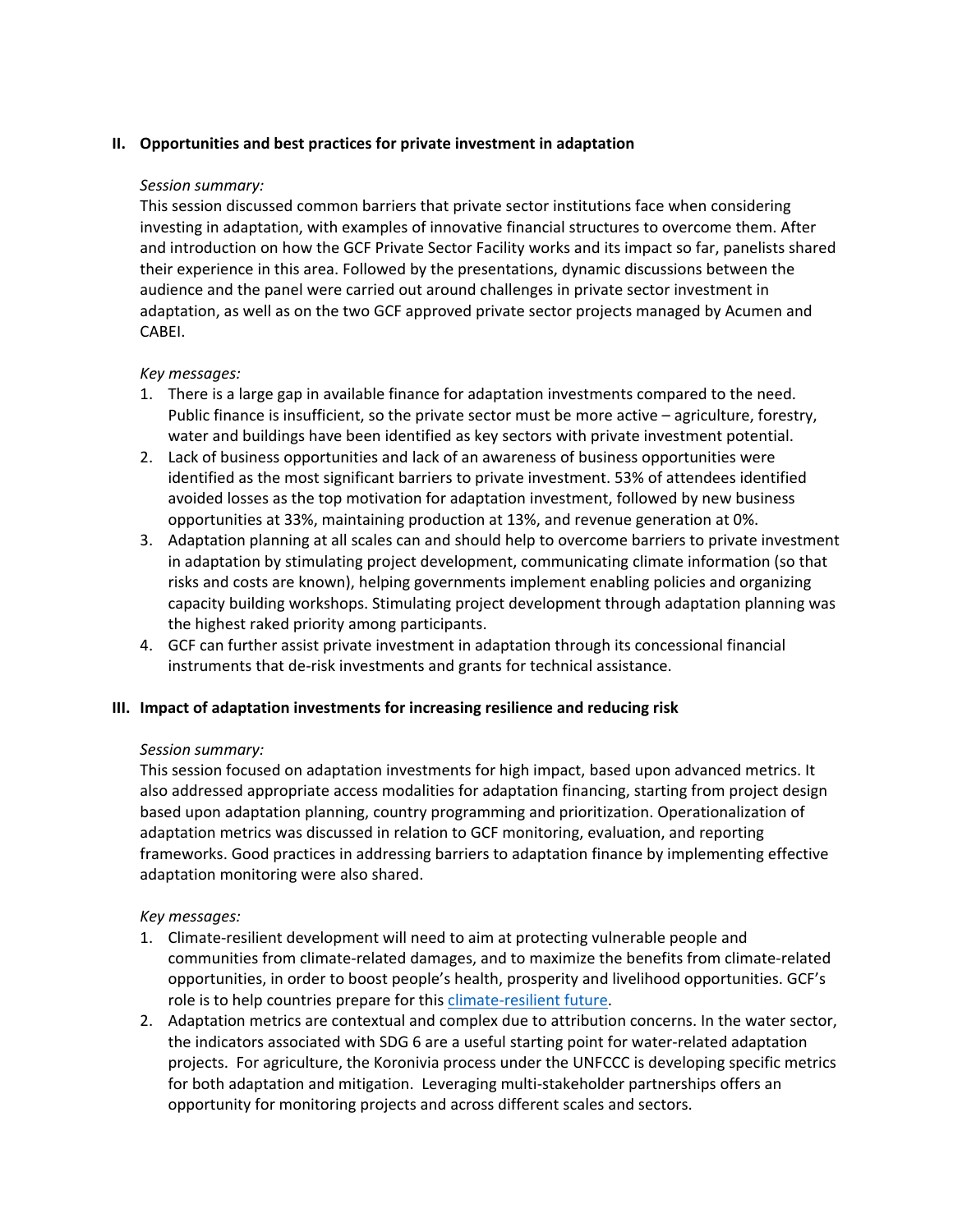3. Successful adaptation project design and development is based on strong climate science and reflects country priorities and context. As a climate fund, GCF needs science‐based evidence that the problem has been caused or exacerbated by climate change. GCF's support for adaptation planning processes can help in providing countries with the assistance to generate climate projects arising from country priorities and NAPs. In order to achieve paradigm shift and systemic change, adaptation projects need to feed back into sectoral policies and plans.

#### **IV. Sectoral Roundtables on Successful Adaptation Programmes and projects**

#### *Session summary:*

A set of sectoral roundtable discussions were focused on practical elements of project design and development, based on strong climate science and emphasizing country priorities and context. The roundtables were organized for the following themes: climate information and early warning systems; integrated and resilient infrastructure; water security; health and well‐being; and natural resource management.

#### *Key messages:*

- 1. Transformative adaptation needs to be seen in the bigger picture of development of the country, and adaptation projects on the ground need to feed back into the policy arena. The current challenge lies with the identification, definition, and support for such paradigm‐shifting changes which are evidenced based and country owned.
- 2. The development of adaptation projects should be an open and transparent process with extensive stakeholder consultation, based upon NAPs and GCF Country Work Programmes where possible. It is essential to manage the expectations of stakeholders in terms of timelines, funding and other requirements.
- 3. Climate problem identification is crucial in GCF funded projects and programmes. NAPs are essential in providing, at the country level, the needed systems to generate the information needed for programmes and projects which are more localized and specific.

#### **Sectoral Roundtable: Climate information and early warning systems**

Effective climate change adaptation investments, including adaptation finance, need to build up early warning systems as well as improve the capacity to act when an early warning is issued. This interactive session demonstrated how to develop an end‐to‐end climate risk reduction project based on Impact-based Forecasting (IbF) and Forecast-based Financing (FbF). This session also shared climate change adaptation approaches focused on building capacity in addressing extremes using information on shorter timescales. The session concluded (i) the current financing system still does not sufficiently enable anticipatory action especially in climate-related disasters; (ii) innovations like impact‐based forecasting and forecast‐based financing are therefore crucial to holistically build resilience to address community level vulnerabilities; and (iii) strong enabling environments especially in terms of financial regulatory frameworks are needed to increase access by streamlining faster fund processing for beneficiaries.

#### **Sectoral roundtable: Integrated and resilient infrastructure**

The roundtable was based on a methodology for project development in the result area of Integrated and Resilient Infrastructure, in response to countries' needs and problems regarding project origination and preparation for financing. During session, participants discussed relevance of the Workshop scope presented and proposed amendments.